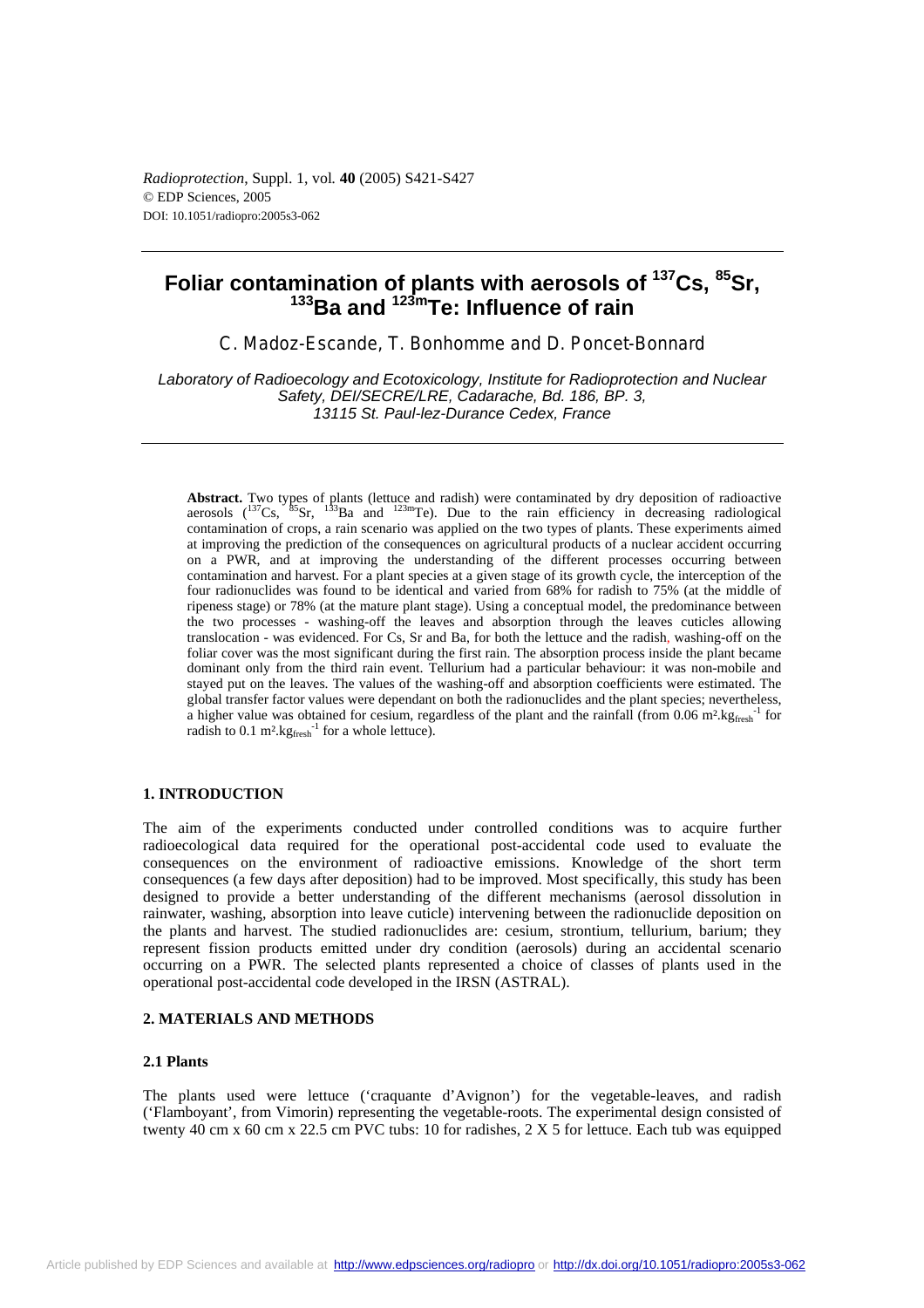## S422 RADIOPROTECTION

with a bottom water reserve and a water feeder pipe. The physico-chemical characteristics of the soil were: sand 425 g kg<sup>-1</sup>, silt 389 g kg<sup>-1</sup>, clay 186 g kg<sup>-1</sup>, organic matter 71 g kg<sup>-1</sup>, pH 7.5, total nitrogen 1.6 g kg<sup>-1</sup>, total phosphorus 0.48 g kg<sup>-1</sup>, cationic exchange capacity 14.3 cmol kg<sup>-1</sup>. The soil was sieved through a 2 mm mesh before use. Six lettuce plants were grown in each tub (2 rows of 3 plants, regularly spaced). The corresponding plant density (25 plants m<sup>-2</sup>) was comparable to a typical open-field culture. Before contamination, PVC lids, bored with holes of 4.5 cm in diameter, through which the lettuce shoots could grow, were placed on the surface of the tubs. For the radish cultures, three 7 mm thick slits were bored into the lids, regularly distributed lengthwise. Sowing was done directly through the slits. A few days after sprouting, the seedlings were cleared up every 2 cm approximately in order to have roughly 30 radishes per line. The density was then 375 radishes.m<sup>-2</sup>, which corresponds to an open- field culture. No-phytotoxic silicone ribbon was applied around the stems to provide a waterproof but yet flexible seal. The lids prevented soil contamination, and allowed the retrieval of the rainwater running down the leaves. Before the experiment, the retention properties of the PVC used were checked (minimal radionuclides sorption). At the time of contamination, the lettuces were nearly mature for a vegetable sowing (vegetative stage 2, S2), with semi-maturity for another vegetable sowing (vegetative stage 1, S1). The radishes had leaves but the underground edible part had not yet formed at that point.

## **2.2 Contamination of plants**

The source term of the contamination was based on an accidental scenario involving a 900 MW pressurised water reactor (PWR) [1]. The experimental simulations of an accidental contamination were carried out using an induction furnace (POLYR facility, Figure ) which generated aerosols representative of those that would be emitted in the event of a severe accident occurring in a pressurized water reactor [2]. These multi-element aerosols were released in water-saturated and anoxic atmosphere under a terphane tent connected by a pipe to a similar tent covering the surface to be contaminated. Aerosols were produced from an initially homogenous mixture of 15 elements (iron, chromium, nickel, zirconium, tin, silver, indium, cadmium, iodine, ruthenium, cerium, cesium, strontium, barium and tellurium), corresponding to the main components of a 900 MW PWR: the structural materials, the zircalloy cladding, the control rods and the fission products. The relative quantities of the 15 elements making up the mixture corresponded to their relative quantities in the reactor core inventory divided by a factor of  $10^7$ . The radioactive isotopes were cesium-137, strontium-85, barium-133 and tellurium-123m. The quantities of radionuclides introduced into the mixture took into account the emission efficiency and the radioactive decay of the isotopes, between contamination and sampling, in order to allow for easy measurement by  $\gamma$  spectrometry. The POLYR induction furnace was used to heat the mixture of stable and radioactive elements up to 2800°C. After radioactive cloud transfer to the tent containing the plant, the air enclosed was periodically agitated for 1 hour to homogenize the cloud, before the aerosols were allowed to deposit on the plants for 20 h.



Figure 1. The plant contamination device with the POLYR furnace (on the right).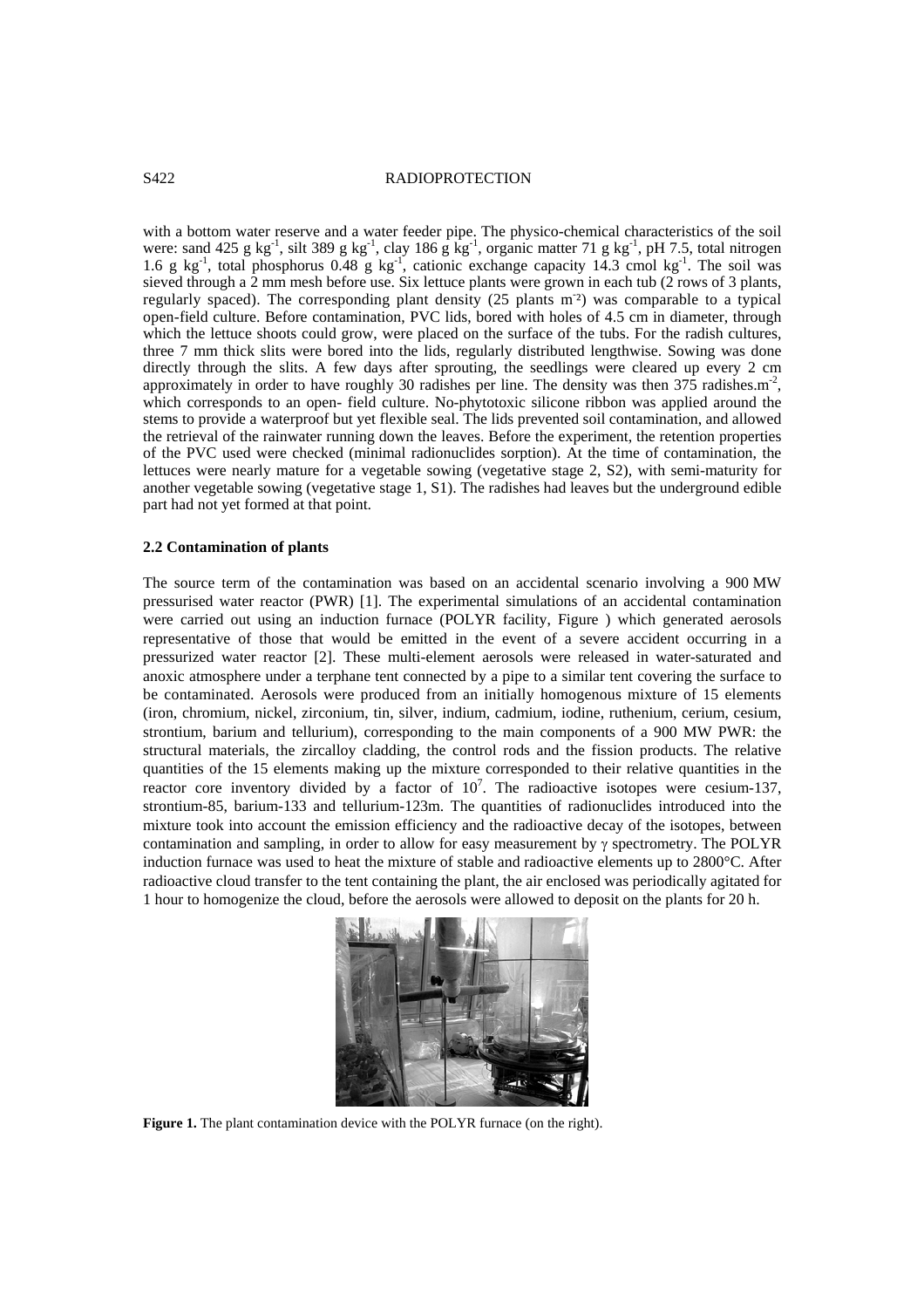## ECORAD 2004 S423

# **2.3 Climate and rainfall scenarios**

After contamination, the tubs of plants were placed in a greenhouse, on tilted tables (slope of 7 % allowing rainwater retrieval), with a controlled moderate climate (the day/night cycles and seasons were reproduced in real time). The experiment lasted about twenty days, starting at the beginning of July. The extreme values of the temperature reached 15°C for the minimum and 32°C for the maximum in July. The relative humidity in the greenhouse was strongly dependent on the rainy days. An auxiliary air conditioning unit generated a temporary wind.

The rainfall was produced by a rain simulator, supplied with demineralised water [2]. Water analyses indicated that concentrations in anion and cation were lower than the detection threshold of the device (0,1 mg/l, analyses made by ionic chromatography, Dionex DX-120) and a pH of 5.5. The plants were subjected to  $7.9 \pm 0.4$  mm h<sup>-1</sup> intensity rainfall events, twice-a-week (7 mm). The first twice-weekly rainfall was applied 2 days after contamination. The following rainfalls were administered 6, 9, 14 and 17 days after contamination.

## **2.4 Sampling, analysis and data treatment**

Immediately after contamination, the soil deposits were sampled on paper layers initially put on the PVC lids. These papers were digested under heat with  $HNO<sub>3</sub>$  and  $H<sub>2</sub>O<sub>2</sub>$ . After each rainfall, the PVC lids were rinsed: all the waters were retrieved and the volumes measured. No plant sample was taken during the rainfalls, in order not to disturb the experimental "field". At harvest, all the plants were collected and treated. Each lettuce was split into 3 parts: non-edible leaves (the most external and soiled leaves), edible leaves and the stem. For each tub, the radishes were treated per slit: division of the leaves and the edible roots (rinsed to remove the soil). The different samples were then weighed (fresh and dry weights) and were digested under heat with  $HNO<sub>3</sub>$  and  $H<sub>2</sub>O<sub>2</sub>$ . All the samples were analysed by γ spectrometry using a high-resolution germanium co-axial detector (EGPC 20-180-R). All measured values were corrected for physical decay from the day of aerosols deposition.

For one radionuclide, the interception is defined as the fraction of the total deposit (deposit on the plant and on the ground in Bq.m-<sup>2</sup>) intercepted by the vegetable cover (Bq.m-<sup>2</sup>), expressed as a percentage. The Total Transfer Factors (TTF) were evaluated at harvest by calculating the ratio between the activity found in the plants  $(Bq \text{.} kg \text{.}^{1})$  and the initial deposit on the soil and on the vegetation (Bq.m<sup>-2</sup>). The translocation factors (TF) were evaluated at harvest by calculating the ratio between the activity found in the edible part of the plant  $(Bq.kg_{\text{ fresh weight}}^{-1})$  and the total activity in the plant at the same time  $(Bq.kg_{\text{ fresh weight}}^{-1})$ . Comparisons between the different results were made by performing the ANOVA (P≤0.05) variance analysis tests using Sigma Stat 2.03.

## **2.5 Modelling**

A simple model, designed to estimate the relative importance of radionuclide absorption through the plant cuticle and radionuclide wash-off by rainwater, was used (Figure ). In this conceptual model, the foliage was separated into two different compartments, in which the 2 specific processes took place: a mechanical (wash off) and a physiological (absorption) behaviour [3]. These two processes occurred at the time of the rain event only. The compartment "external foliage" lost radionuclides by absorption into the internal foliage and washing. The compartment "internal foliage" captured radionuclides by absorption from the "external foliage" and lost some by translocation towards the fruits or the leaves not directly contaminated. The two processes were represented by two parameters  $\beta_{\text{was}}$  (washing) and  $\beta_{\text{abs}}$ (absorption) The model considered the evolution of surface activities  $(Bq.m^{-2})$  in order to avoid the effect of dilution in the produced biomass. Moreover, to compare the behaviour of the various radionuclides, the experimental values were standardized versus the initial deposit on the foliage  $(Bq.m^{-2})$ .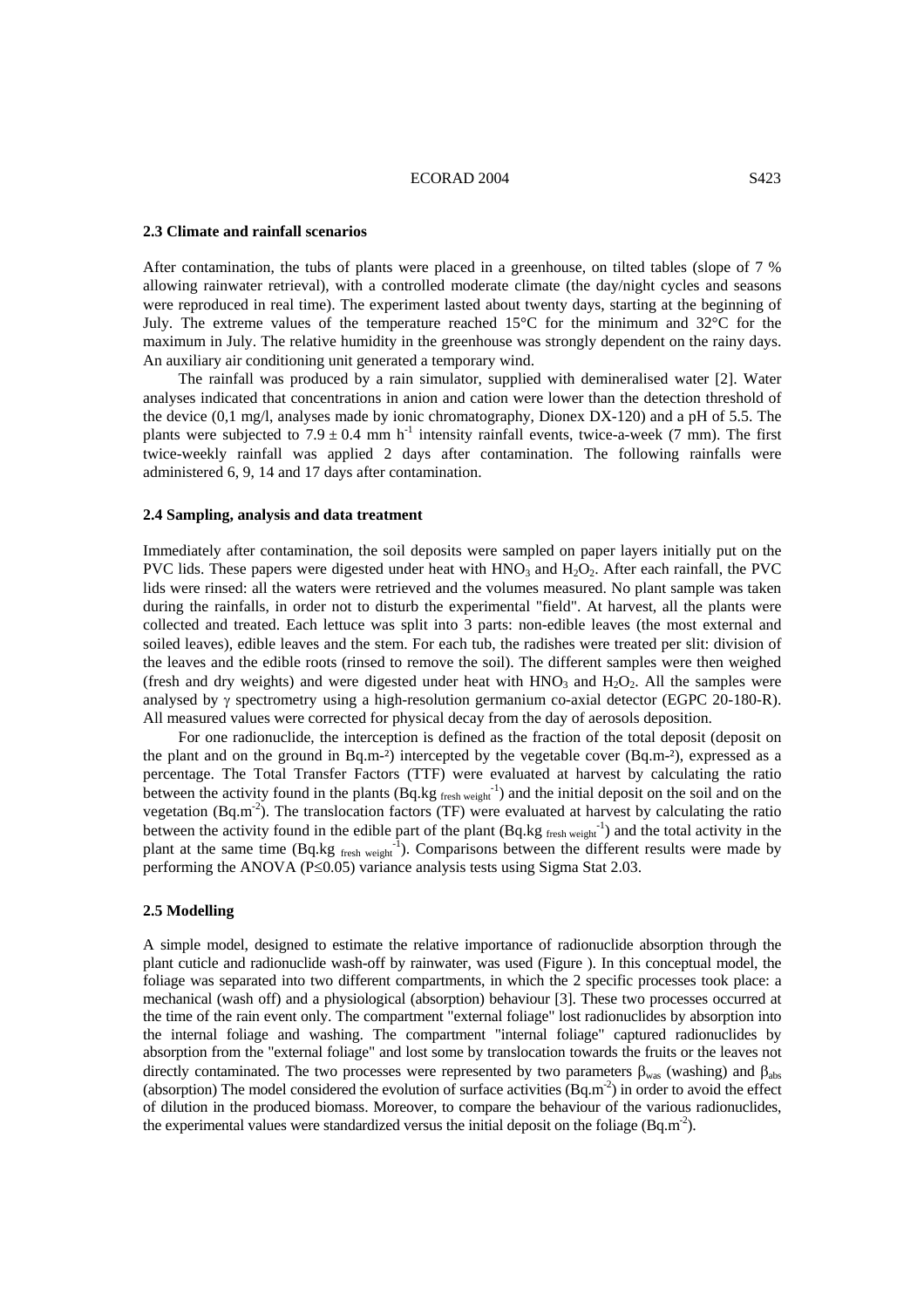# S424 RADIOPROTECTION



Figure 2. Conceptual representation of the plant, with different mechanisms.

# **3. RESULTS AND DISCUSSION**

### **3.1 Biomass and radionuclide interception**

For the two vegetable types, the plant development was represented in term of leaf area index  $(LAI = ratio between foliage surface (m²) and ground surface (m²)).$  It was modelled using a logistic type model (model with saturation), with a growth coefficient of 0.39  $d<sup>-1</sup>$  for radishes, of 0.18 and  $0.12$  d<sup>-1</sup> for lettuces at the vegetative stage 1 and 2, respectively. At the time of contamination, the LAI values were similar for the two lettuce vegetative stages (around 7); the radish LAI value was 3. For a given plant, taking into account measurement uncertainties, the interception was similar, whatever the radionuclide: for all the radionuclides, the average interception was 68  $\pm$  3 % for the radishes,  $75 \pm 3$  % and  $78 \pm 1$  % for lettuce at the vegetative stage 1 and 2, respectively.

# **3.2 Rainfall effect on the radionuclide washing off from the leaves**

The aerosols dissolution kinetics in rainwater ( $pH = 5.5$ ) was tested. Cesium showed fast dissolution kinetics in rainwater, with about 80% dissolution after 5 minutes, and equilibrium reached after 2 hours at 93  $\pm$  4 % dissolution. After 5 minutes, strontium and barium showed an initial dissolution level of 60% and about 50% respectively, and equilibrium was reached after 2 hours, amounting to  $77 \pm 4\%$ and 70  $\pm$  4 % dissolution, respectively. Conversely, tellurium showed little dissolution with only about  $8 \pm 3\%$  solubilisation during the same time.

The intensity of leave washing is defined as the percentage of activity present on the leaves, before a given rainfall, and which is washed off by this rainfall. It decreased over time whatever the radionuclide or the plants. For strontium, cesium and barium, leave washing due to the first rainfall was greater for radishes than for lettuces (approximately 40 % versus 20 % for strontium for example). For all the plants, the order of magnitude for tellurium was about 6 %, which is very low. On the whole, whatever the radionuclide and the plants, a decreasing exponential model represented washing. Cesium and strontium were mainly washed during the first rainfall, barium during the first two rainfalls. Tellurium was washed very little. Comparable results were then obtained with beans washed by rainfalls twice a week [3]. The fraction of the initial activities deposited on leaves and retrieved in all the throughfalls are presented in Figure . For cesium, strontium and barium, the fraction recovered from a radish culture is greater than on lettuce cultures: in the case of radish leaves, washing by such rainfalls was more efficient. For both plants, the results obtained for tellurium were in accordance with its poor solubilisation.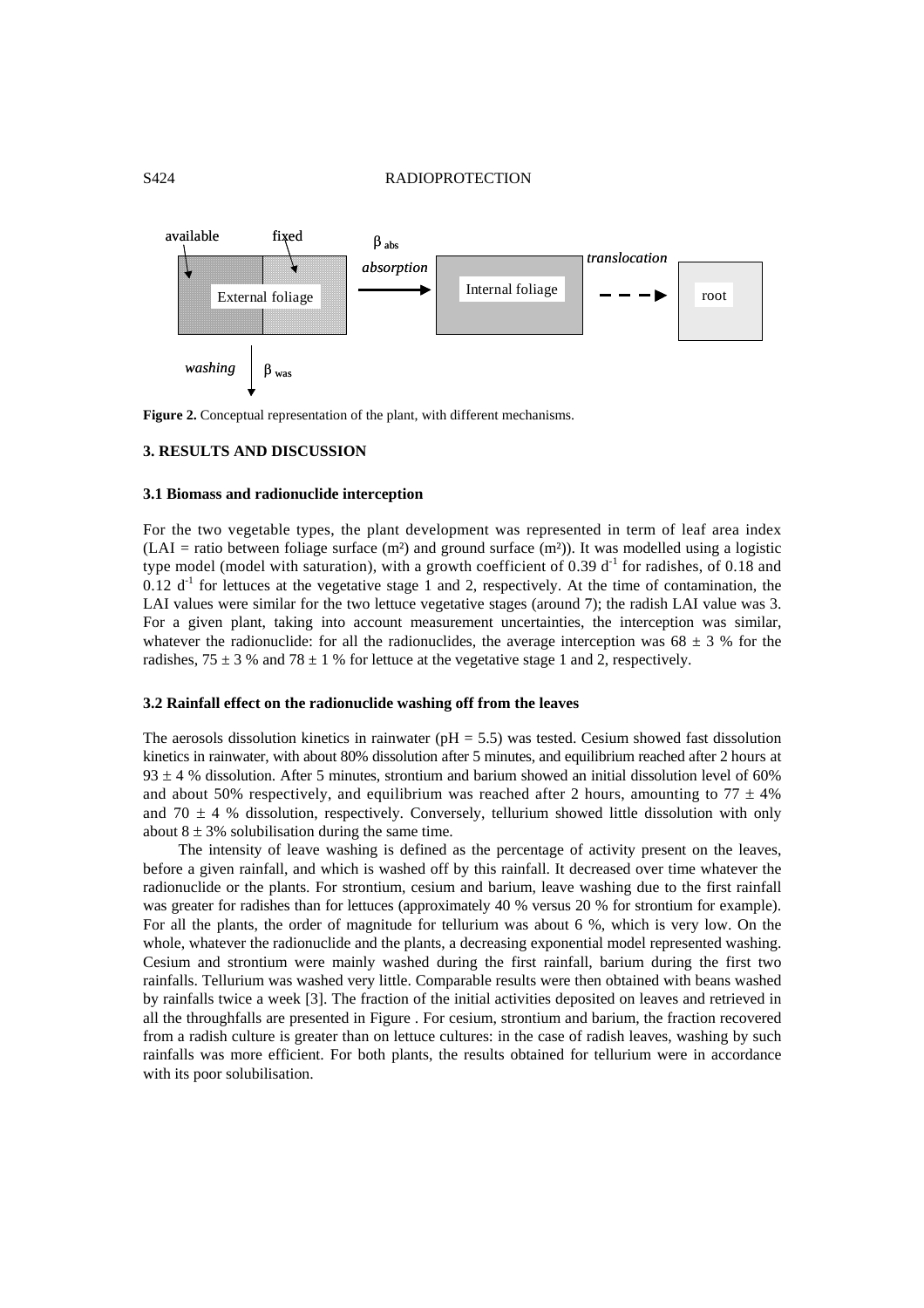## ECORAD 2004 S425



Figure 3. Fraction of the total radioactivity retrieved in the throughfalls for the two vegetables (values normalized versus the initial deposit on the leaves).

Observed and predicted values of the leave radioactivity were fitted over time as illustrated in Figure for the lettuce (S1). The washing played a part at the time of the first two rainfall events (the absorption of the radionuclides, except for cesium, is negligible); the absorption became dominant after the third rainfall (the washing intensity was reduced at this time). Consequently, the parameter  $\beta_{\text{was}}$  allows the model to be fixed between deposition and the first two rainfalls. The variations of the parameter  $β<sub>abs</sub>$ significantly modify the fitting after the fourth rainfall. For the two types of vegetables, the best fitted values of the β<sub>was</sub> and β<sub>abs,</sub> obtained by successive iterations (method of the least squares) are shown in Table The "elementary" parameters described in this table are calculated for the experimental conditions: rainfalls (7 mm.m<sup>-2</sup>) of 8 mm.h<sup>-1</sup> intensity, twice a week. Of the 4 radionuclides, washing and absorption coefficients are the lowest for tellurium. This result had already been noted for beans [3] and verified that tellurium is a not very mobile element [4]. Whatever the radionuclides, the highest washing coefficients were obtained for radish leaves, which confirmed the experimental results showing a more effective washing of these plants for comparable rainfalls (same intensity, frequency and time contamination-1st rain). For the radish culture and strontium, cesium and barium, washing coefficients were of the same order of magnitude, which is in good agreement with total transfer factor values to the leaves (see below). This also applies for lettuce cultures.



Figure 4. Evolution of the lettuce leave radioactivity: curve and experimental values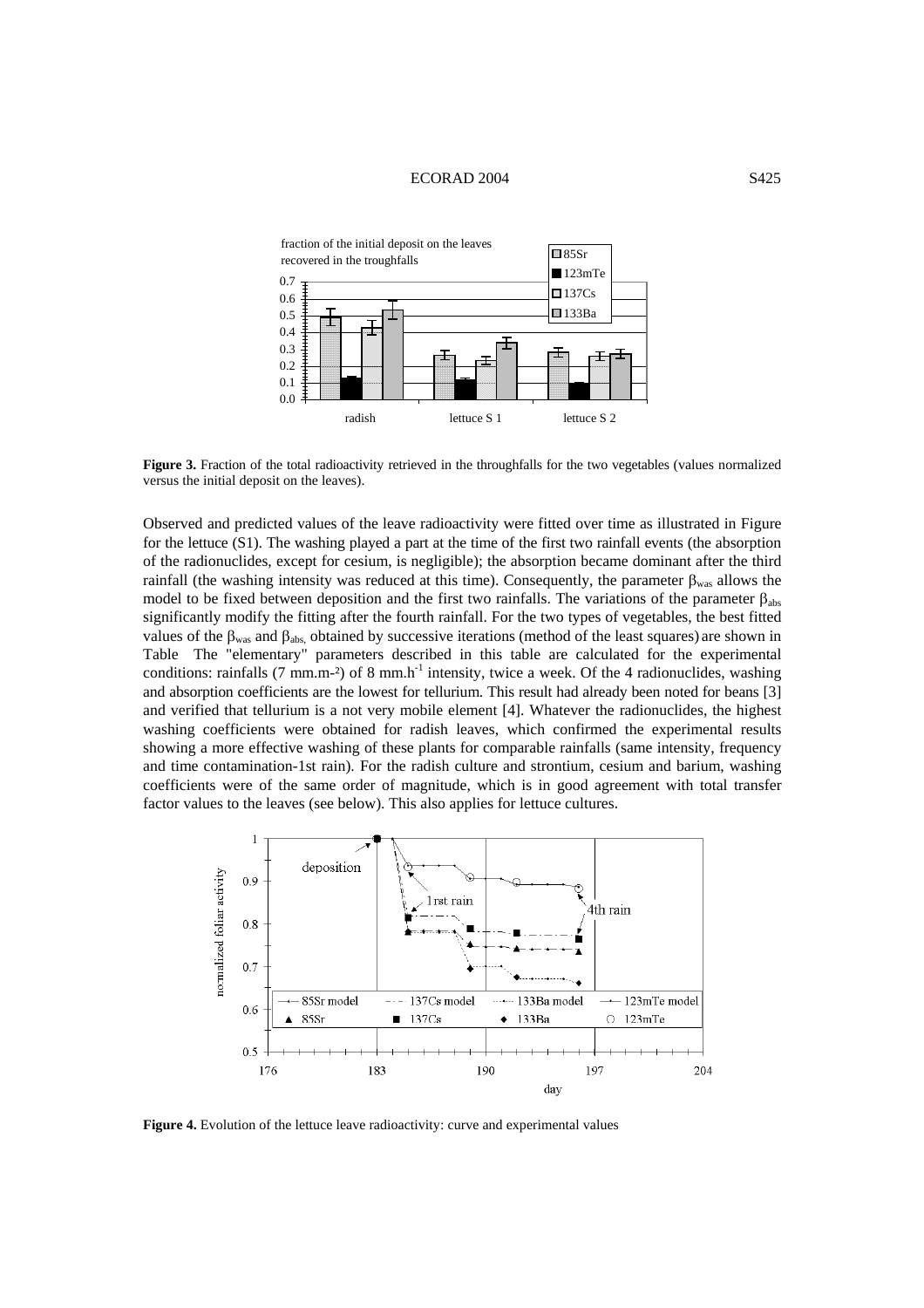# S426 RADIOPROTECTION

It can be noted that for cesium, strontium and barium the absorption coefficients were higher in the case of lettuces, representing a better penetration of these radionuclides through the leave cuticular membrane. For lettuces, washing coefficients for cesium and strontium were not very different regardless of the vegetative stage of the plant. However, at the time of contamination, lettuces did not show any notable difference in term of leaf area index.

|             |                      | ${}^{85}Sr$ | $^{137}Cs$ | $^{133}Ba$ | $123m$ Te |
|-------------|----------------------|-------------|------------|------------|-----------|
| Radish      | $\beta_{\text{was}}$ | 0.40        | 0.33       | 0.36       | 0.06      |
|             | $\beta_{\rm abs}$    | 1.18        | 1.11       | 0.71       | 0.56      |
| Lettuce S 1 | $\beta_{\text{was}}$ | 0.22        | 0.18       | 0.22       | 0.06      |
|             | $\beta_{\rm abs}$    | 1.28        | 1.23       | 0.73       | 0.69      |
| Lettuce S 2 | $\beta_{\text{was}}$ | 0.22        | 0.20       | 0.17       | 0.04      |
|             | $\beta_{\rm abs}$    | 1.26        | 1.18       | 0.78       | 0.38      |

**Table 1.** Values obtained for the model parameters, for two plant types and four radionuclides.

#### **3.3 Transfer factors**

Total transfer factors (Bq.kg  $_{\text{fresh weight}}^{-1}/Bq.m^2$ ) for the two plants, and translocation factors  $(Bq.kg_{\text{fresh weight}}^{-1}/Bq.kg_{\text{fresh weight}}^{-1})$  for the root radish are shown in Figure . Tellurium poorly dissolved in rainwater and it was not found to be very mobile: therefore, it was more present on the leaves than in the roots of radishes; about 0.8 % of the initial deposit is found in the roots. Cesium was the element that migrated the most towards the roots (about 11 % of the initial deposit), next was barium ( $\approx$  2 %) and last strontium ( $\approx 1$  %). For the roots, the cesium TTF was about  $6.10^{-2}$  Bq.kg fresh weight <sup>-1</sup>/Bq.m <sup>-2</sup>, TTFs of barium, of strontium, and of tellurium were respectively around 2 times, 10 times and 15 times lower. Translocation factors (TF) reflected the differences in mobility between the radionuclides inside the plant, as former studies noted for cesium and strontium [5]. In our study, TFs highlighted a very low mobility of tellurium. Former experiments on contamination by cesium and strontium aerosols carried out with the same procedure but without rain, gave values of TTF 2 times and 6 times higher respectively, showing the influence of leave washing by rainfall [6]. For lettuce, the TTFs were lower than those obtained for the radish leaves; besides, they do not show a strong difference between the radionuclides.



**Figure 5.** Total transfer factors for the different parts of plants (on the left) and translocation factor relative to radish.

### **4. CONCLUSION**

For one plant, radioactive aerosol interception by the culture was the same, whatever the radionuclide. The washing of the radionuclides from the leaves by rainfall was dependent on the leave morphology (radish > lettuce) and on the radionuclide. During the first two rainfalls, the washing was the main process; the absorption into the cuticle occurred later. Cesium was a very mobile element in the radish; it was more mobile than barium, strontium, and tellurium; on the other hand, a large part of